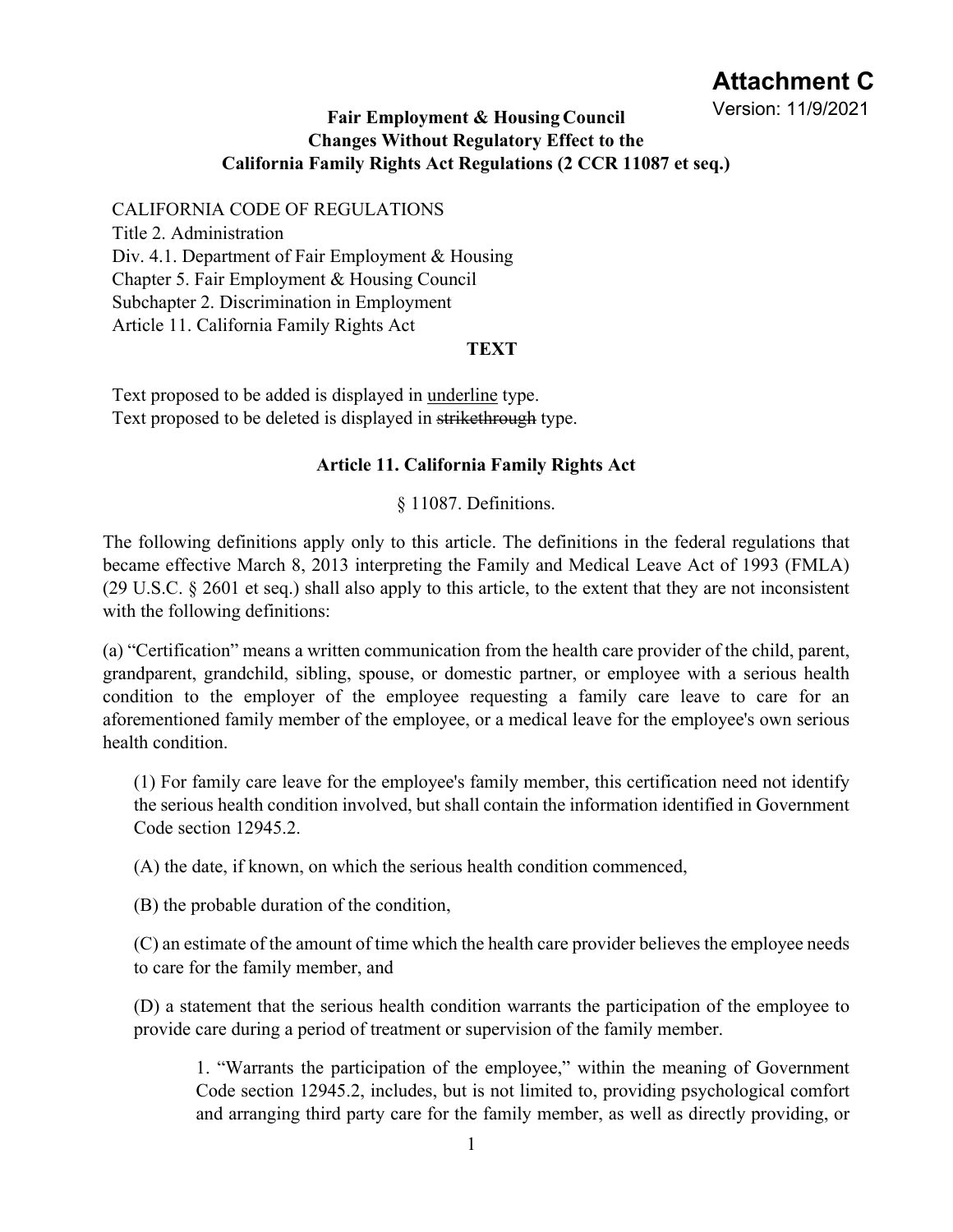participating in, the medical care.

(2) For medical leave for the employee's own serious health condition, this certification need not, but may, at the employee's option, identify the serious health condition involved. Any certification shall contain the information identified in Government Code section 12945.2, as is demonstrated in section 11097 of these regulations. For purposes of the certification "unable to perform the function of the employee's position" means that an employee is unable to perform any one or more of the essential functions of the employee's position. The certification shall contain:

(A) The date, if known, on which the serious health condition commenced,

(B) The probable duration of the condition, and

(C) A statement that, due to the serious health condition, the employee is unable to work at all or is unable to perform any one or more of the essential functions of the employee's position.

(b) "CFRA" means the Moore-Brown-Roberti California Family Rights Act of 1993. (California Family Rights Act, Gov. Code, §§ 12945.1-12945.2.) "CFRA leave" means family care or medical leave taken pursuant to CFRA.

(c) "Child" means a biological, adopted, or foster child, a stepchild, a legal ward, a child of an employee or the employee's domestic partner, or a person to whom the employee stands in loco parentis.

(1) "In loco parentis" means in the place of a parent; instead of a parent; charged with a parent's rights, duties, and responsibilities. It does not require a biological or legal relationship.

(d) "Covered employer" means any person or individual, including successors in interest of a covered employer, engaged in any business or enterprise in California who directly employs five or more persons within any state of the United States, the District of Columbia or any territory or possession of the United States to perform services for a wage or salary. It also includes the state of California, counties, and any other political or civil subdivision of the state and cities, regardless of the number of employees. There is no requirement that the five employees work at the same location or work full-time. "Employer" as used in these regulations means "covered employer."

(1) "Directly employs" means that the employer maintains an aggregate of at least five part or full-time employees to perform services for a wage or salary for any part of the day on which the unlawful conduct occurred or on a "regular basis" as that term is defined in subdivision 11008(d)(1)(A). Employees on paid or unpaid leave, including CFRA leave, leave of absence, disciplinary suspension, or other leave, are counted.

(2) "Perform services for a wage or salary" excludes independent contractors as defined in the Labor Code, but includes persons who are compensated in whole or in part by commission.

(3) Where two or more businesses exercise some control over the work or working conditions of the employee, the businesses may be joint employers under CFRA. Joint employers may be separate and distinct entities with separate owners, managers, and facilities. A determination of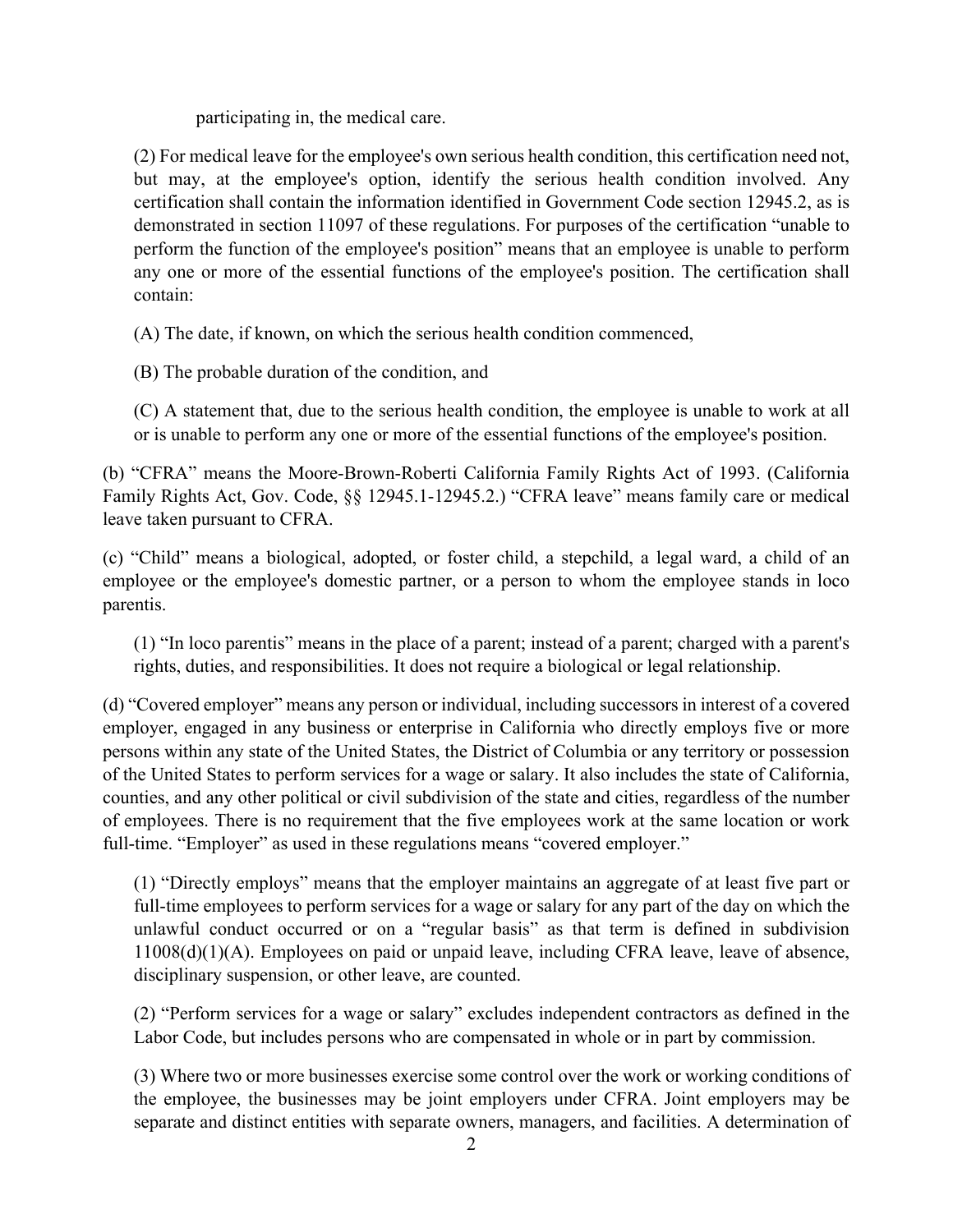whether or not a joint employment relationship exists is not determined by the application of any single criterion, but rather the entire relationship is to be viewed in its totality based on the economic realities of the situation. Where the employee performs work which simultaneously benefits two or more employers, or works for two or more employers at different times during the workweek, a joint employment relationship generally will be considered to exist in situations such as:

(A) Where there is an arrangement between employers to share an employee's services or to interchange employees;

(B) Where one employer acts directly or indirectly in the interest of the other employer in relation to the employee; or

(C) Where the employers are not completely disassociated with respect to the employee's employment and may be deemed to share control of the employee, directly or indirectly, because one employer controls, is controlled by, or is under common control with the other employer.

(e) "Domestic partner" means a member of a domestic partnership, as that term is defined in Family Code section 297.

(f) "Eligible employee" means either of the following:

(1) A full- or part-time employee in California who has been employed for a total of at least 12 months (52 weeks) with the employer at any time prior to the commencement of a CFRA leave, and who has actually worked (within the meaning of the California Labor Code and Industrial Welfare Commission Wage Orders) for the employer at least 1,250 hours during the 12-month period immediately prior to the date the CFRA leave is to commence.

(A) Once the employee meets these two eligibility criteria and takes a leave for a qualifying event, the employee does not have to requalify, in terms of the numbers of hours worked, in order to take additional leave for the same qualifying event during the employee's 12-month leave period.

(B) Employment periods prior to a break in service of seven years or more need not be counted in determining whether the employee has been employed by the employer for at least 12 months, except for a break in service caused by a military service obligation or written agreement to the contrary. Nothing in this section prevents an employer from considering employment prior to a continuous break in service of more than seven years so long as the employer does so uniformly, with respect to all employees with similar breaks in service.

(C) For an employee who takes a pregnancy disability leave, and who then wants to take CFRA leave for reason of the birth of the employee's child immediately after the employee's pregnancy disability leave, the 12-month period during which the employee must have worked 1,250 hours is that period immediately preceding the employee's first day of pregnancy disability leave, not the first day of the subsequent CFRA leave for reason of the birth of the employee's child.

(2) An employee employed by an air carrier as a flight deck or cabin crew member who has been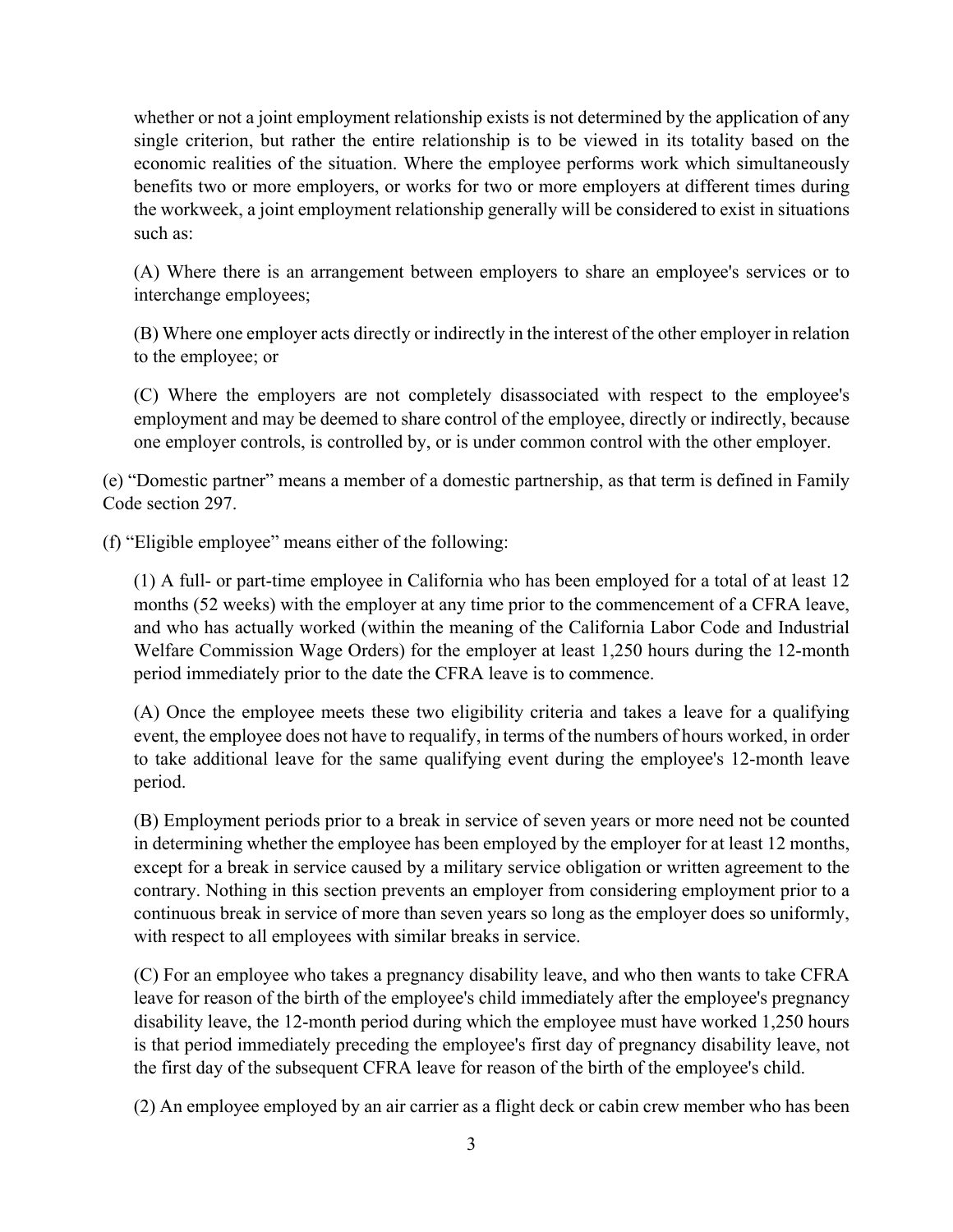employed for 12 or more months with the employer, has worked or been paid for 60 percent of the applicable monthly guarantee or the equivalent annualized over the preceding 12-month period, and has worked or been paid for at least 504 hours during the preceding 12-month period. For purposes of this subdivision, "applicable monthly guarantee" means the minimum number of hours for which the employer has agreed to schedule such employees for any given month, unless the employee is on reserve status. For those employees on reserve status, the "applicable monthly guarantee" is the number of hours for which the employer has agreed to pay employees who are on reserve status for any given month pursuant to a collective bargaining agreement, or employer policy if no collective bargaining agreement exists.

(3) For purposes of determining an employee's eligibility for CFRA leave under either subdivision (1) or (2), the following terms also apply:

(A) Once the employee meets their eligibility criteria and gives notice of the need for a leave, the employer may not deny the leave, cut short the leave, or deny any subsequent leave taken for the same qualifying event during the employee's 12-month leave period, even if the number of employees falls below five employees for purposes of CFRA. In such cases, however, the employee would not be eligible for any subsequent leave requested for a different qualifying event.

(B) If an employee is not eligible for CFRA leave at the start of a leave because the employee has not met the 12-month length of service requirement, the employee may nonetheless meet this requirement while on leave, because leave to which the employee is otherwise entitled counts toward length of service (although not for the 1,250 hour requirement). The employer should designate the portion of the leave in which the employee has met the 12-month requirement as CFRA leave. For example, if an employee is maintained on the payroll for any part of a week, including any periods of paid or unpaid leave (sick, vacation) during which other benefits or compensation are provided by the employer (e.g. workers' compensation, group health plan benefits, etc.), the week counts as a week of employment.

(g) "Employment in the same position" means employment in, or reinstatement to, the original position the employee held prior to taking a CFRA leave.

(h) "Employment in a comparable position" means employment in a position that is virtually identical to the employee's original position in terms of pay, benefits, and working conditions, including privileges, perquisites and status. It must involve the same or substantially similar duties and responsibilities, which must entail substantially equivalent skill, effort, responsibility, and authority. It must be performed at the same or geographically proximate worksite from where the employee was previously employed. It ordinarily means the same shift or the same or an equivalent work schedule. It has the same meaning as the term "equivalent position" in FMLA and its implementing regulations.

(i) "Family care leave" means either:

(1) Leave of up to a total of 12 workweeks in a 12-month period for reason of the birth of a child of the employee or the placement of a child with an employee in connection with the adoption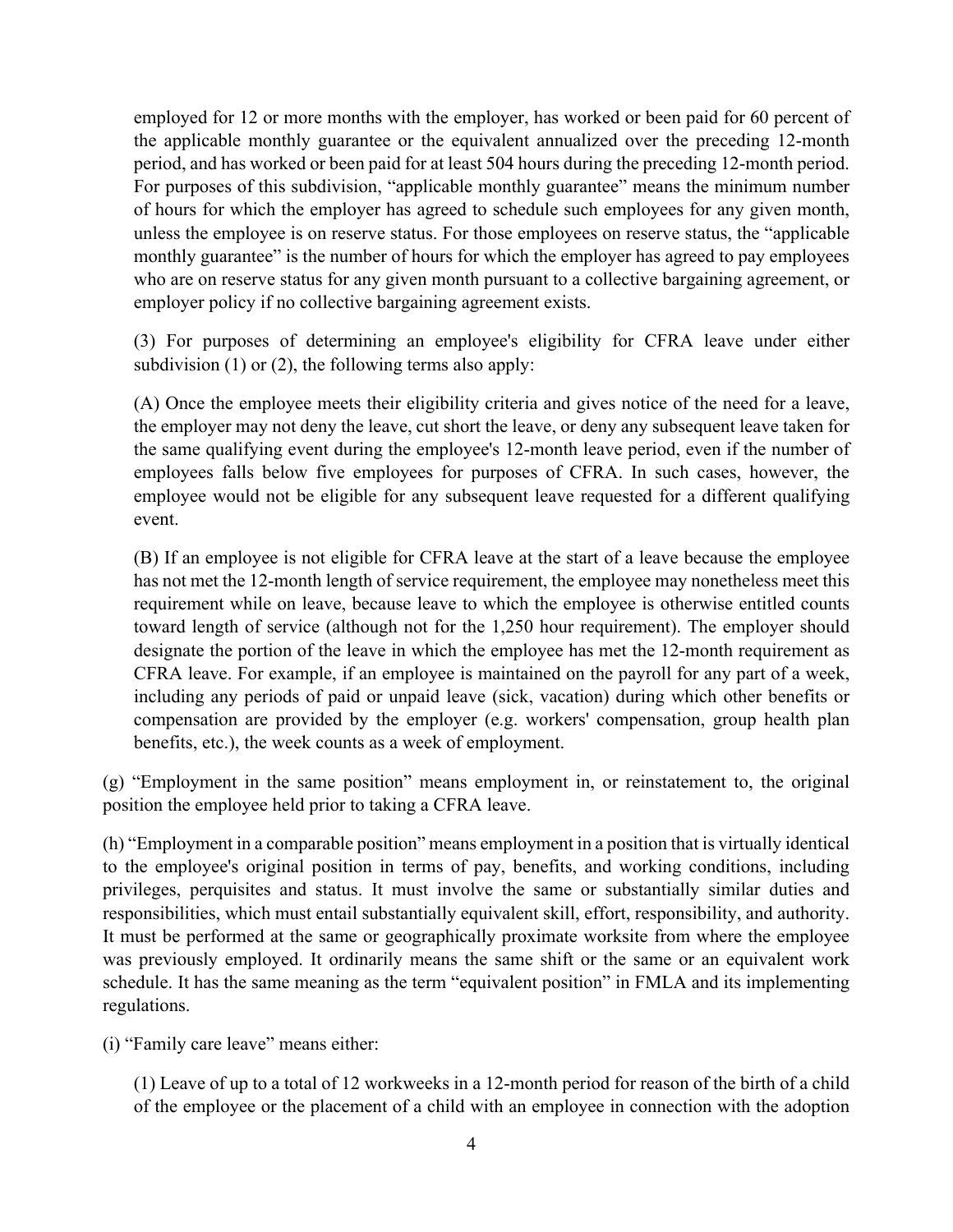or foster care of the child by the employee, and a guarantee of employment, made at the time the leave is granted, in the same or a comparable position upon termination of the leave; or

(2) Leave of up to a total of 12 workweeks in a 12-month period to care for an employee's child, parent, grandparent, grandchild, sibling, spouse, or domestic partner (sometimes referred to as "family members" in these regulations) who has a serious health condition, and a guarantee of employment, made at the time the leave is granted, in the same or a comparable position upon termination of the leave; or

(3) Leave of up to a total of 12 workweeks in a 12-month period because of a "qualifying exigency," as that term is defined in Unemployment Code section 3302.2, related to covered active duty or a call to covered active duty of an employee's spouse, domestic partner, child, or parent in the Armed Forces of the United States.

(j) "Family member" means an employee's child, parent, grandparent, grandchild, sibling, spouse, or domestic partner.

(k) "FMLA" means the federal Family and Medical Leave Act of 1993, 29 U.S.C. § 2601 et seq., and its implementing regulations, 29 C.F.R. Part 825 that became effective March 8, 2013. "FMLA leave" means family care or medical leave taken pursuant to FMLA.

(*l*) "Grandchild" means the child of an employee's child.

(m) "Grandparent" means a parent of the employee's parent.

(n) "Health care provider" means either:

(1) an individual holding either a physician's and surgeon's certificate issued pursuant to Article 4 (commencing with section 2080) of Chapter 5 of Division 2 of the Business and Professions Code or an osteopathic physician's and surgeon's certificate issued pursuant to Article 4.5 (commencing with section 2099.5) of Chapter 5 of Division 2 of the Business and Professions Code, or any other individual duly licensed as a physician, surgeon, or osteopathic physician or surgeon in another state or jurisdiction, including another country, who directly treats or supervises the treatment of the serious health condition, or

(2) any other person who meets the definition of others "capable of providing health care services," as set forth in FMLA and its implementing regulations.

(o) "Medical leave" means leave of up to a total of 12 workweeks in a 12-month period because of an employee's own serious health condition that makes the employee unable to work at all or unable to perform any one or more of the essential functions of the position of that employee. The term "essential functions" is defined in Government Code section 12926. "Medical leave" does not include leave taken for an employee's pregnancy disability, as defined in (r) below, except as specified below in section  $11093(c)(1)$ .

(p) "Parent" means a biological, foster, or adoptive parent, a parent-in-law, a stepparent, a legal guardian, or other person who stood in loco parentis to the employee when the employee was a child. A biological or legal relationship is not necessary for a person to have stood in loco parentis to the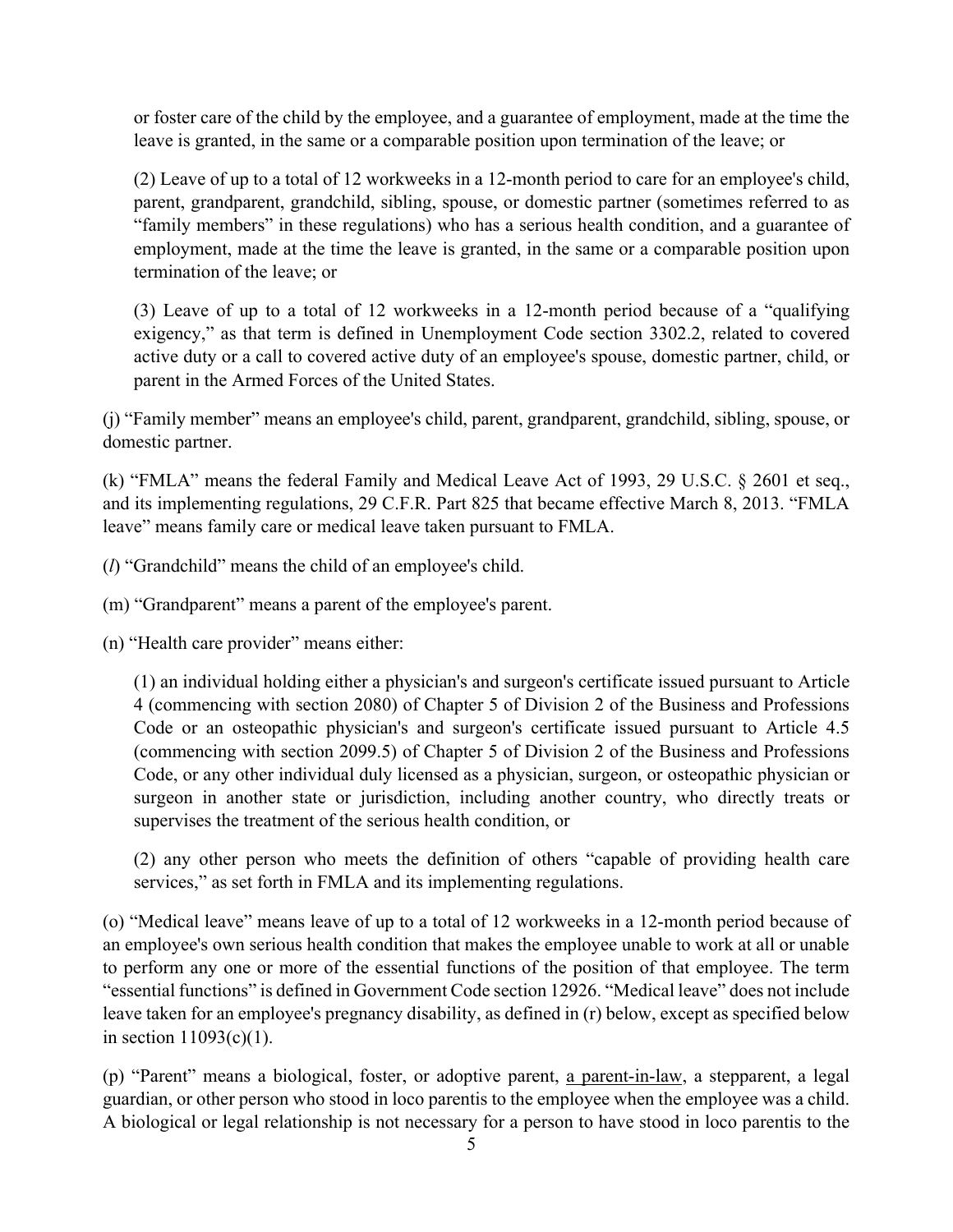employee as a child. Parent does not include a parent-in-law.

(q) Reserved. "Parent-in-law" means a spouse's or domestic partner's biological, foster, or adoptive parent, parent-in-law, stepparent, legal guardian, or other person who stood in loco parentis to the spouse or domestic partner when the spouse or domestic partner was a child. A biological or legal relationship is not necessary for a person to have stood in loco parentis to the spouse or domestic partner as a child.

(r) "Pregnancy disability leave" means a leave taken for disability on account of pregnancy, childbirth, or a related medical condition, pursuant to Government Code section 12945 and defined in section 11035(r) of the regulations.

(s) "Reason of the birth of a child," within the meaning of Government Code section 12945.2 and these regulations includes, but is not limited to, bonding with a child after birth.

(t) "Reinstatement" means the return of an employee to the position that the employee held prior to CFRA leave, or a comparable position, and is synonymous with "restoration" within the meaning of FMLA and its implementing regulations.

(u) "Serious health condition" means an illness, injury (including, but not limited to, on-the-job injuries), impairment, or physical or mental condition of the employee or a family member of the employee that involves either inpatient care or continuing treatment, including, but not limited to, treatment for substance abuse.

(1) "Inpatient care" means a stay in a hospital, hospice, or residential health care facility, any subsequent treatment in connection with such inpatient care, or any period of incapacity. A person is considered an "inpatient" when a heath care facility formally admits the person to the facility with the expectation that the person will remain at least overnight and occupy a bed, even if it later develops that such person can be discharged or transferred to another facility and does not actually remain overnight.

(2) "Incapacity" means the inability to work, attend school, or perform other regular daily activities due to a serious health condition, its treatment, or the recovery that it requires.

(3) "Continuing treatment" means ongoing medical treatment or supervision by a health care provider, as detailed in section 11097 of these regulations.

(v) "Sibling" means a person related to the employee by blood, adoption, or by having a common legal or biological parent.

(w) "Spouse" means a partner in marriage as defined in Family Code section 300 or a registered domestic partner, within the meaning of Family Code sections 297 through 297.5. As used in this article and the Family Code, "spouse" includes same-sex partners in marriage.

(x) "Twelve workweeks" means the equivalent of 12 of the employee's normally scheduled workweeks. (See also section 11090(c).)

Note: Authority cited: Section 12935(a), Government Code. Reference: Section 12945.2,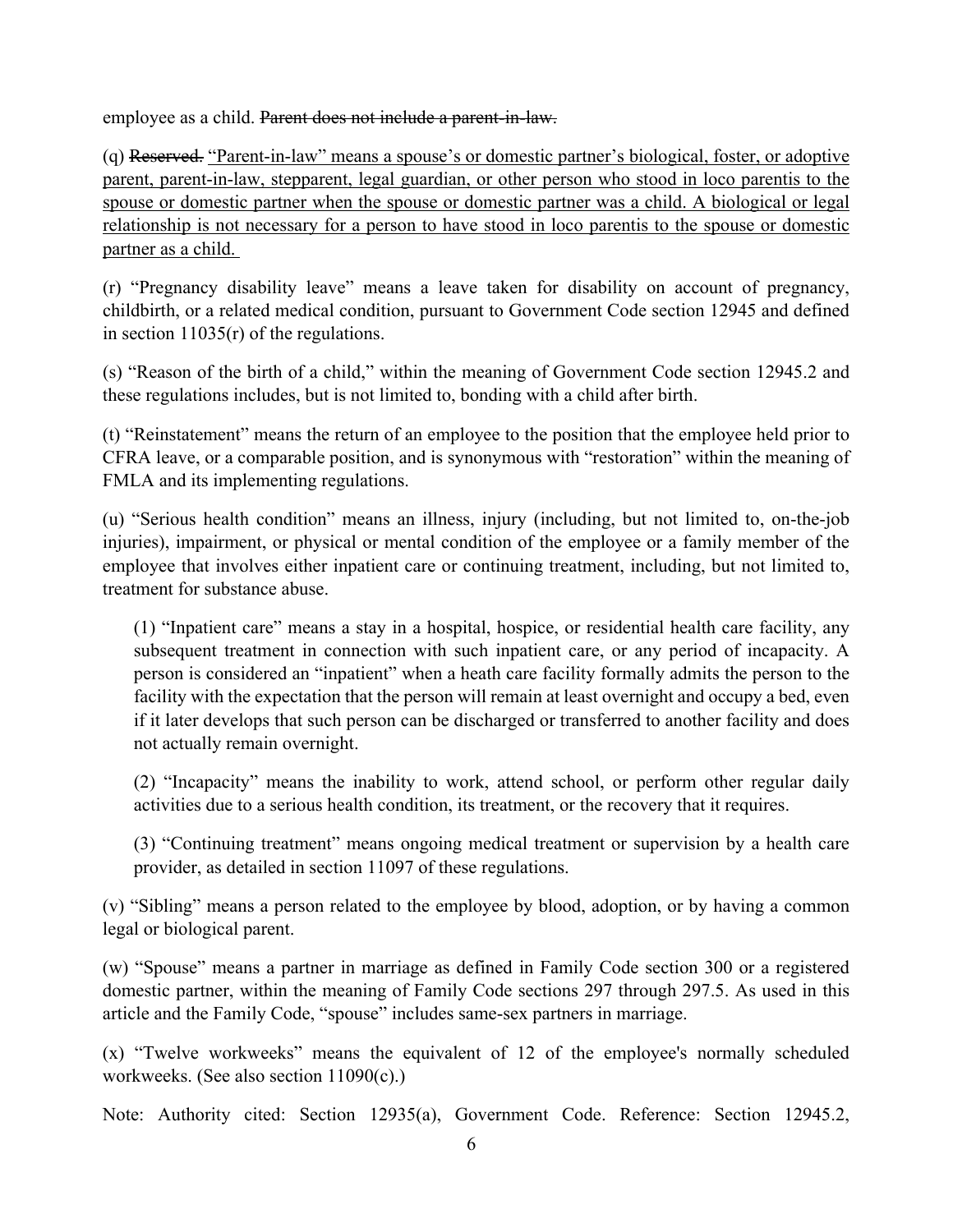Government Code; *J.E. Robinson v. FEHC* (1992) 2 Cal.4th 226 [5 Cal.Rptr.2d 782]; Family and Medical Leave Act of 1993, 29 U.S.C. § 2601 and 2611; and 29 C.F.R. § 825.

## § 11094. Retaliation and Protection from Interference with CFRA Rights.

(a) Any violation of CFRA or these implementing regulations constitutes interfering with, restraining, or denying the exercise of rights provided by CFRA. "Interfering with" the exercise of an employee's rights includes, for example, refusing to authorize CFRA leave and discouraging an employee from using such leave. It would also include an action by a covered employer to avoid responsibilities under CFRA, for example:

(1) Changing the essential functions of the job in order to preclude the taking of leave;

(2) Reducing an employee's hours available to work in order to avoid employee eligibility; and

(3) Terminating an employee when it anticipates an otherwise eligible employee will be asking for a CFRA-qualifying leave in the future.

(b) CFRA's prohibition against "interference" prohibits an employer from discriminating or retaliating against an employee or prospective employee for having exercised or attempted to exercise CFRA rights or giving information or testimony regarding the employee's CFRA leave, or another person's CFRA or NPLA leave, in any inquiry or proceeding related to any right guaranteed under this article. For example, if an employee on leave without pay would otherwise be entitled to full benefits (other than health benefits), the same benefits would be required to be provided to an employee on unpaid CFRA leave. By the same token, employers cannot use the taking of CFRA leave as a negative factor in employment actions, such as hiring, promotions or disciplinary actions; nor can CFRA leave be counted against an employee under an employer's attendance policies.

(c) Employees cannot waive, nor may employers induce employees to waive, their prospective rights under CFRA. For example, employees (or their collective bargaining representatives) cannot "trade off" the right to take CFRA leave against some other benefit offered by the employer. This does not prevent the settlement or release of CFRA claims by employees based on past employer conduct without the approval of a court. Nor does it prevent an employee's voluntary and uncoerced acceptance (not as a condition of employment) of a light duty assignment while recovering from a serious health condition. An employee's acceptance of such light duty assignment does not constitute a waiver of the employee's prospective rights, including the right to be reinstated to the same position the employee held at the time the employee's CFRA leave commenced or to a comparable position.

(d) All individuals, and not merely employees who are CFRA-qualified, are protected from retaliation for opposing (e.g., filing a complaint about) any practice that is unlawful under CFRA or NPLA. They are similarly protected if they oppose any practice that they reasonably believe to be a violation of CFRA or these implementing regulations.

(e) In addition to retaliation prohibited by CFRA, retaliation is also prohibited by Government Code 12940 and section 11021 of the regulations.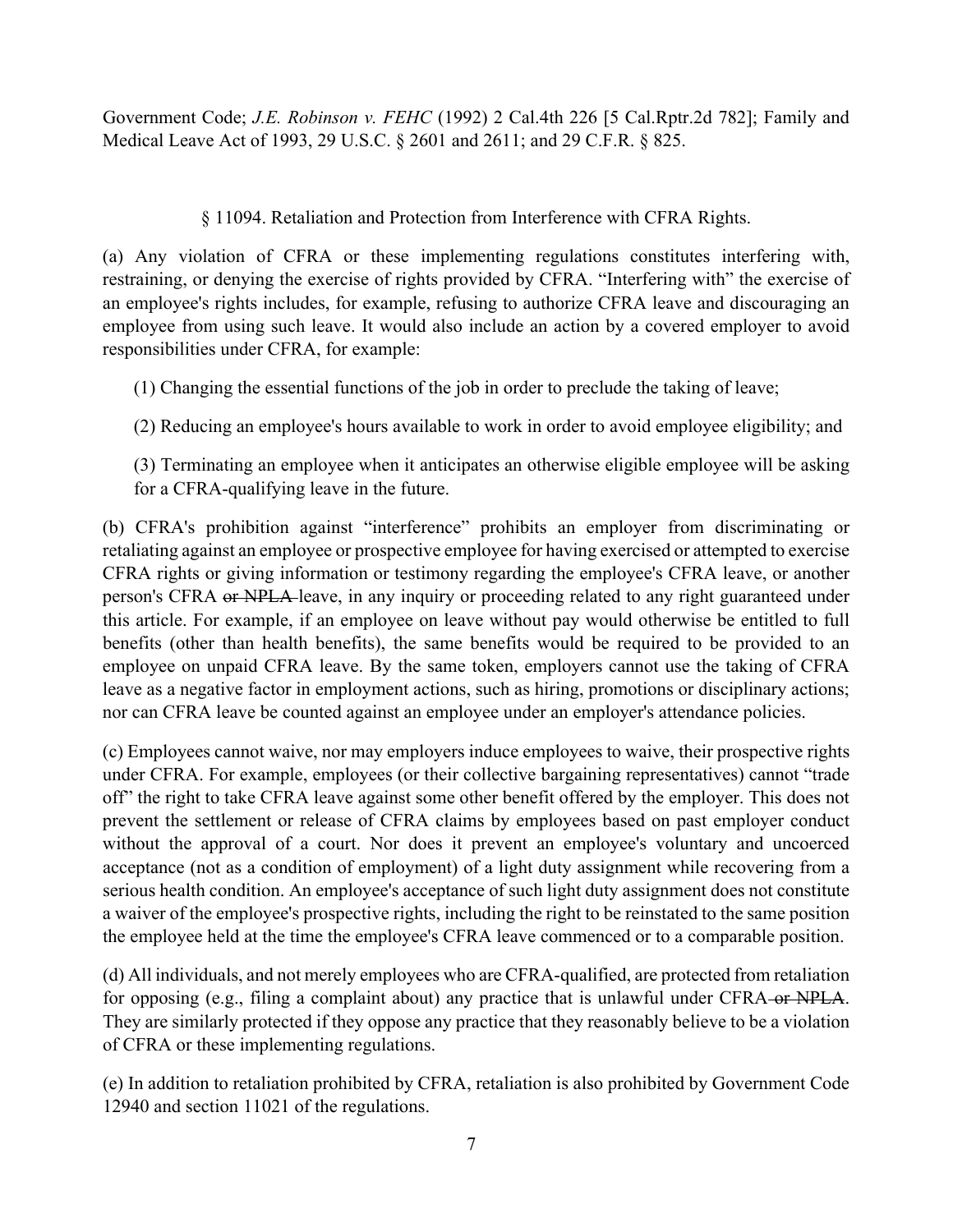Note: Authority cited: Section 12935(a), Government Code. Reference: Sections 12940 and 12945.2, Government Code; Family and Medical Leave Act of 1993, 29 U.S.C. § 2601, 2611 and 2615; and 29 C.F.R. § 825.

#### § 11095. Notice of CFRA Rights and Obligations.

#### (a) Employers to Post Notice.

Every employer covered by the CFRA is required to post and keep posted on its premises, in conspicuous places where employees are employed, a notice explaining the Act's provisions and providing information concerning the procedures for filing complaints of violations of the Act with the Department of Fair Employment and Housing. The notice must be posted prominently where it can be readily seen by employees and applicants for employment. The poster and the text must be large enough to be easily read and contain fully legible text. Electronic posting is sufficient to meet this posting requirement as long as it otherwise meets the requirements of this section. If the employer publishes an employee handbook that describes other kinds of personal or disability leaves available to its employees, the employer shall include a description of CFRA leave in the next edition of its handbook it publishes following adoption of these regulations. The employer may include both pregnancy disability leave and CFRA leave requirements in a single notice.

(b) Employers to Give Notice.

Employers are also encouraged to give a copy of the notice to each current and new employee, ensure that copies are otherwise available to each current and new employee, and disseminate the notice in any other way.

(c) Non-English Speaking Workforce.

Any employer whose workforce at any facility or establishment contains 10 percent or more of persons who speak a language other than English as their spoken language shall translate the notice into every language that is spoken by at least 10 percent of the workforce.

(d) Text of Notice.

The text below contains only the minimum requirements of the California Family Rights Act of 1993 and of the employer's obligation to provide pregnancy disability leave. Nothing in this notice requirement prohibits an employer from providing a leave policy that is more generous than that required by CFRA and providing its own notice of its own policy. Covered employers may develop their own notice or they may choose to use the text provided below, unless it does not accurately reflect their own policy.

#### FAMILY CARE AND MEDICAL LEAVE AND PREGNANCY DISABILITY LEAVE

Under the California Family Rights Act of 1993 (CFRA), if you have more than 12 months of service with us and have worked at least 1,250 hours in the 12-month period before the date you want to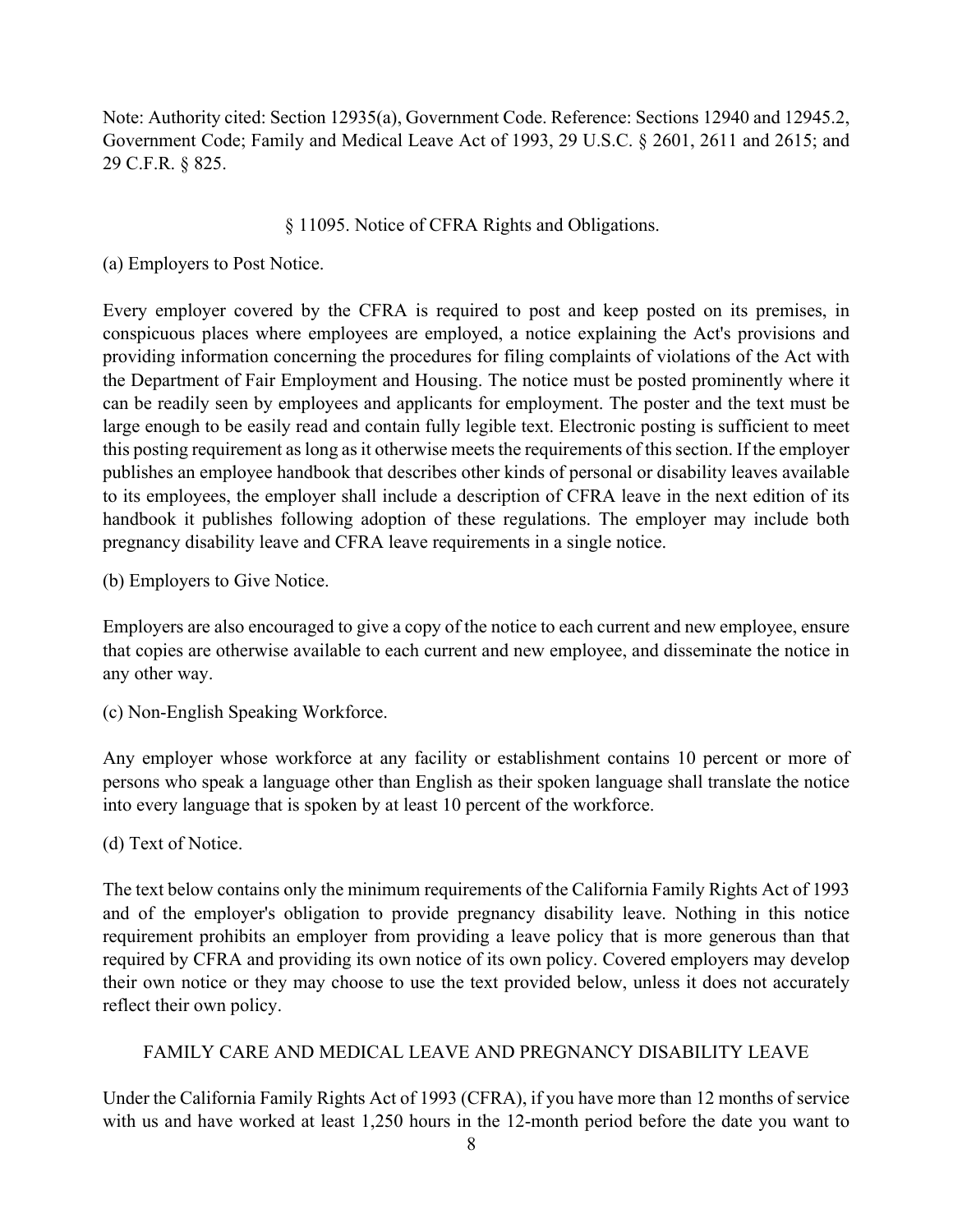begin your leave, and if we employ five or more employees, you may have a right to a family care or medical leave (CFRA leave). This leave may be up to 12 workweeks in a 12-month period for the birth, adoption, or foster care placement of your child or for your own serious health condition or that of your child, parent, parent-in-law, grandparent, sibling, spouse, or domestic partner. While the law provides only unpaid leave, employees may choose or employers may require use of accrued paid leave while taking CFRA leave under certain circumstances.

Even if you are not eligible for CFRA leave, if you are disabled by pregnancy, childbirth or a related medical condition, you are entitled to take a pregnancy disability leave of up to four months, depending on your period(s) of actual disability. If you are CFRA eligible, you have certain rights to take BOTH a pregnancy disability leave and a CFRA leave for reason of the birth of your child. Both leaves contain a guarantee of reinstatement - for pregnancy disability it is to the same position and for CFRA it is to the same or a comparable position - at the end of the leave, subject to any defense allowed under the law.

If possible, you must provide at least 30 days' advance notice for foreseeable events (such as the expected birth of a child or a planned medical treatment for yourself or of a family member). For events that are unforeseeable, we need you to notify us, at least verbally, as soon as you learn of the need for the leave. Failure to comply with these notice rules is grounds for, and may result in, deferral of the requested leave until you comply with this notice policy.

We may require certification from your health care provider before allowing you a leave for pregnancy disability or for your own serious health condition. We also may require certification from the health care provider of your family memberehild, parent, or spouse, who has a serious health condition, before allowing you a leave to take care of that family member. When medically necessary, leave may be taken on an intermittent or reduced work schedule.

If you are taking a leave for the birth, adoption, or foster care placement of a child, the basic minimum duration of the leave is two weeks, and you must conclude the leave within one year of the birth or placement for adoption or foster care.

Taking a family care or pregnancy disability leave may impact certain of your benefits and your seniority date. If you want more information regarding your eligibility for a leave and/or the impact of the leave on your seniority and benefits, please contact \_\_\_\_\_\_\_\_\_\_\_\_\_\_\_\_\_\_\_\_\_\_.

Note: Authority cited: Section 12935, Government Code. Reference: Sections 12940, 12945 and 12945.2, Government Code; Family and Medical Leave Act of 1993, 29 U.S.C. § 2601 et seq.; and 29 C.F.R. § 825.

#### § 11097. Certification Form.

For leaves involving serious health conditions under CFRA or FMLA, the employer may utilize the following Certification of Health Care Provider form or its equivalent. Employers may also utilize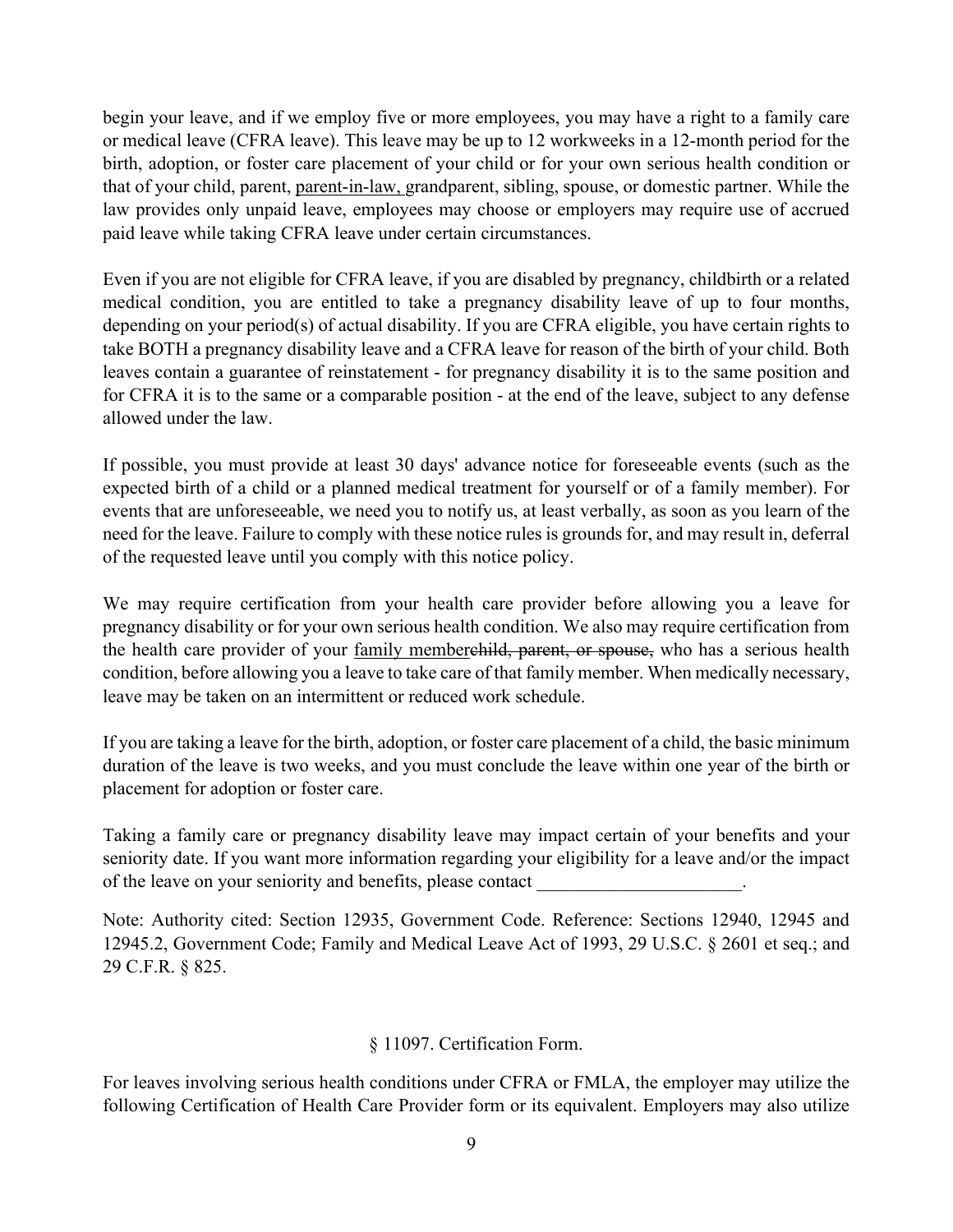any other certification form so long as the health care provider does not disclose the underlying diagnosis of the serious health condition involved without the consent of the patient.

#### FAIR EMPLOYMENT & HOUSING COUNCIL

#### CERTIFICATION OF HEALTH CARE PROVIDER

#### (California Family Rights Act (CFRA) or Family and Medical Leave Act (FMLA))

IMPORTANT NOTE: The California Genetic Information Nondiscrimination Act of 2011 (CalGINA) prohibits employers and other covered entities from requesting, or requiring, genetic information of an individual or family member of the individual except as specifically allowed by law. To comply with the Act, we are asking that you not provide any genetic information when responding to this request for medical information. "Genetic Information," as defined by CalGINA, includes information about the individual's or the individual's family member's genetic tests, information regarding the manifestation of a disease or disorder in a family member of the individual, and includes information from genetic services or participation in clinical research that includes genetic services by an individual or any family member of the individual. "Genetic Information" does not include information about an individual's sex or age.

1. Employee's Name:

2. Patient's Name (If other than employee): \_\_\_\_\_\_\_\_\_\_\_\_\_\_\_\_\_\_\_\_\_ \_\_\_\_\_\_\_\_\_\_\_\_\_\_\_\_\_\_\_\_\_

Is patient the employee's family member (i.e., child, parent, grandparent, grandchild, sibling, spouse, or domestic partner?

(Note: "child" includes a biological, adopted, foster child, a stepchild, a legal ward, a child of the employee's domestic partner, and a person to whom the employee stands in loco parentis. "Parent" includes a biological, foster, or adoptive parent, a parent-in-law, a stepparent, a legal guardian, or other person who stood in loco parentis to the employee when the employee was a child. A biological or legal relationship is not necessary for a person to have stood in loco parentis to the employee as a child.)

 $Yes \Box No \Box$ 

3. Date medical condition or need for treatment commenced [NOTE: THE HEALTH CARE PROVIDER IS NOT TO DISCLOSE THE UNDERLYING DIAGNOSIS WITHOUT THE CONSENT OF THE PATIENT]:

4. Probable duration of medical condition or need for treatment:

<sup>5.</sup> Below is a description of what constitutes a "serious health condition" under both the federal Family and Medical Leave Act (FMLA) and the California Family Rights Act (CFRA). Does the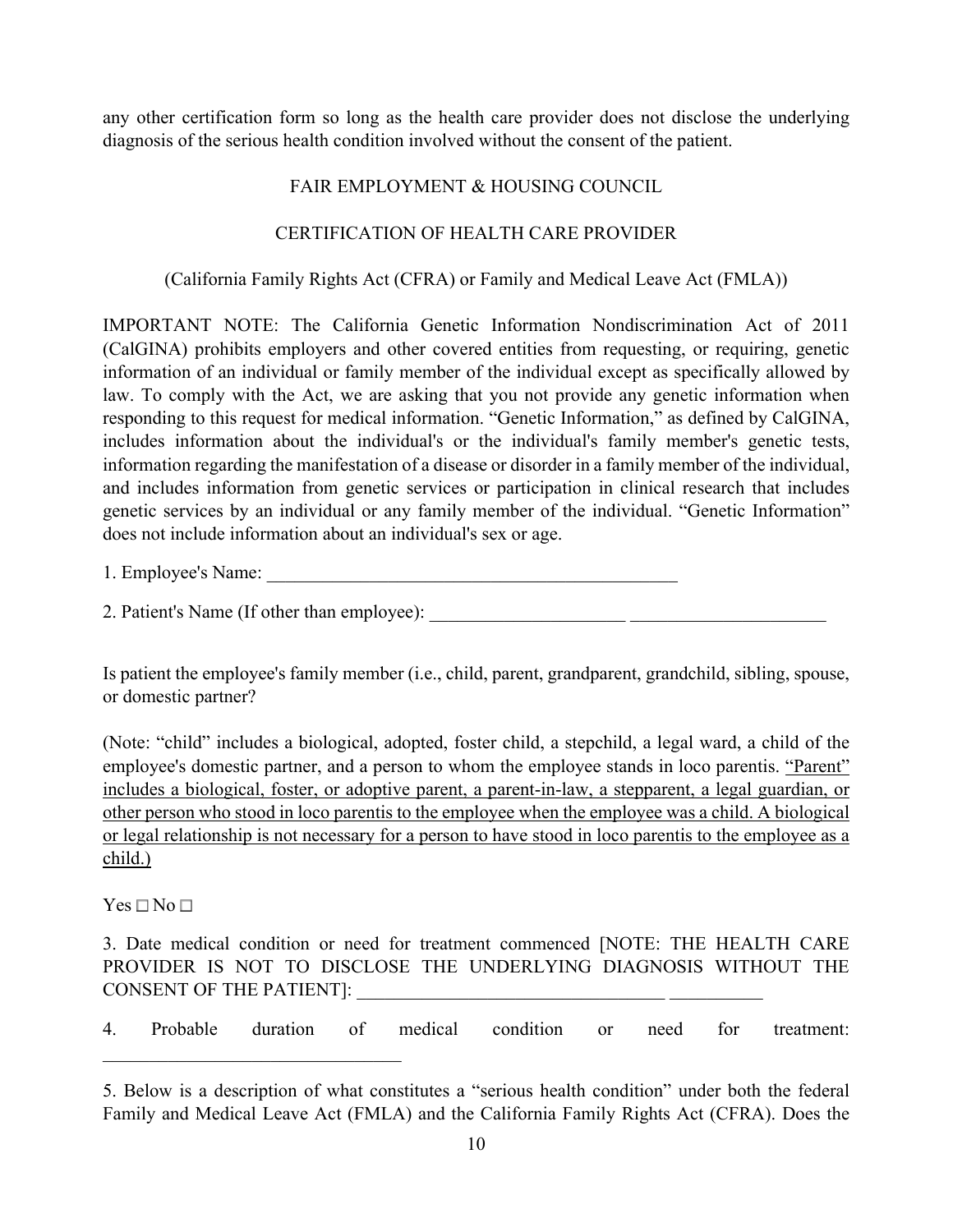patient's condition qualify as a serious health condition?

 $Yes \Box No \Box$ 

6. If the certification is for the serious health condition of the employee, please answer the following:

Is employee able to perform work of any kind? (If "No," skip next question.)

 $Yes \Box No \Box$ 

Is employee unable to perform any one or more of the essential functions of employee's position? (Answer after reviewing statement from employer of essential functions of employee's position, or, if none provided, after discussing with employee.)

 $Yes \Box No \Box$ 

7. If the certification is for the care of the employee's family member, please answer the following:

Does (or will) the patient require assistance for basic medical, hygiene, nutritional needs, safety, or transportation?

 $Yes \Box No \Box$ 

After review of the employee's signed statement (See Item 10 below), does the condition warrant the participation of the employee? (This participation may include psychological comfort and/or arranging for third-party care for the family member.)

 $Yes \Box No \Box$ 

8. Estimate the period of time care is needed or during which the employee's presence would be beneficial: \_\_\_\_\_\_\_\_\_\_\_\_\_\_\_\_\_\_\_\_\_\_\_\_

9. Please answer the following questions only if the employee is asking for intermittent leave or a reduced work schedule.

Intermittent Leave: Is it medically necessary for the employee to be off work on an intermittent basis due to the serious health condition of the employee or family member?

 $Yes \Box No \Box$ 

If yes, please indicate the estimated frequency of the employee's need for intermittent leave due to the serious health condition, and the duration of such leaves (e.g. 1 episode every 3 months lasting 1-2 days):

Frequency:  $times$  times per  $week(s)$  month(s) Duration:  $hours$  hours or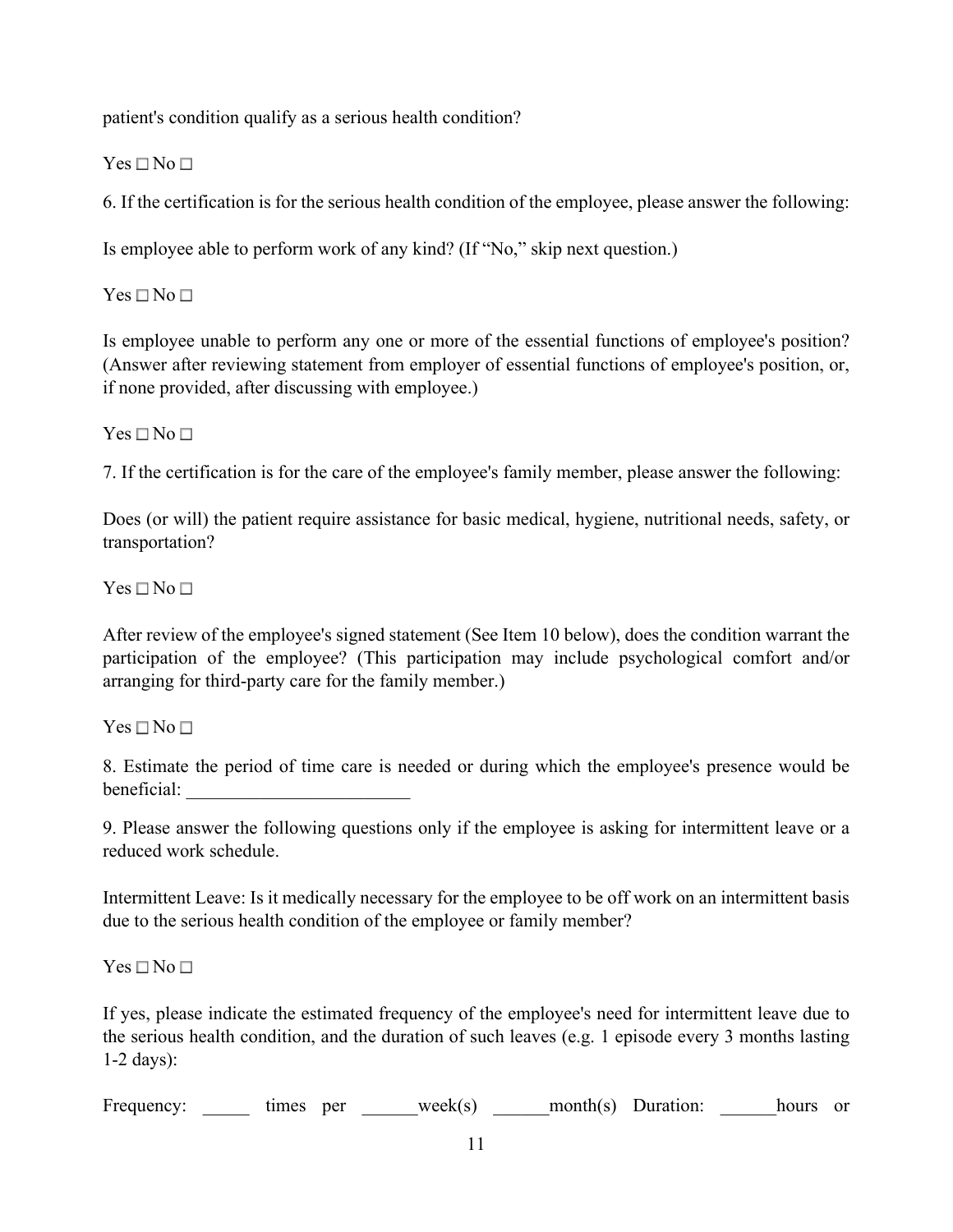$\text{day}(s)$  per episode

 $Yes \Box No \Box$ 

Reduced Schedule Leave: Is it medically necessary for the employee to work less than the employee's normal work schedule due to the serious health condition of the employee or family member?

If yes, please indicate the part-time or reduced work schedule the employee needs: hour(s) per day; days per week, from through  $\frac{1}{2}$ 

#### $Yes \Box No \Box$

Time Off for Medical Appointments or Treatment: Is it medically necessary for the employee to take time off work for doctor's visits or medical treatment, either by the health care practitioner or another provider of health services?

If yes, please indicate the estimated frequency of the employee's need for leave for doctor's visits or medical treatment, and the time required for each appointment, including any recovery period: Frequency: times per week(s) month(s) Duration: hours or  $day(s)$  per appointment/treatment

 $Yes \Box No \Box$ 

### ITEM 10 IS TO BE COMPLETED BY THE EMPLOYEE NEEDING FAMILY LEAVE. \*\*\*\*TO BE PROVIDED TO THE HEALTH CARE PROVIDER UNDER SEPARATE COVER.

10. When family care leave is needed to care for a seriously-ill family member, the employee shall state the care the employee will provide and an estimate of the time period during which this care will be provided, including a schedule if leave is to be taken intermittently or on a reduced work schedule:

11. Printed name of health care provider:

Signature of health care provider:

Date:

12. Signature of Employee: \_\_\_\_\_\_\_\_\_\_\_\_\_\_\_\_\_\_\_\_\_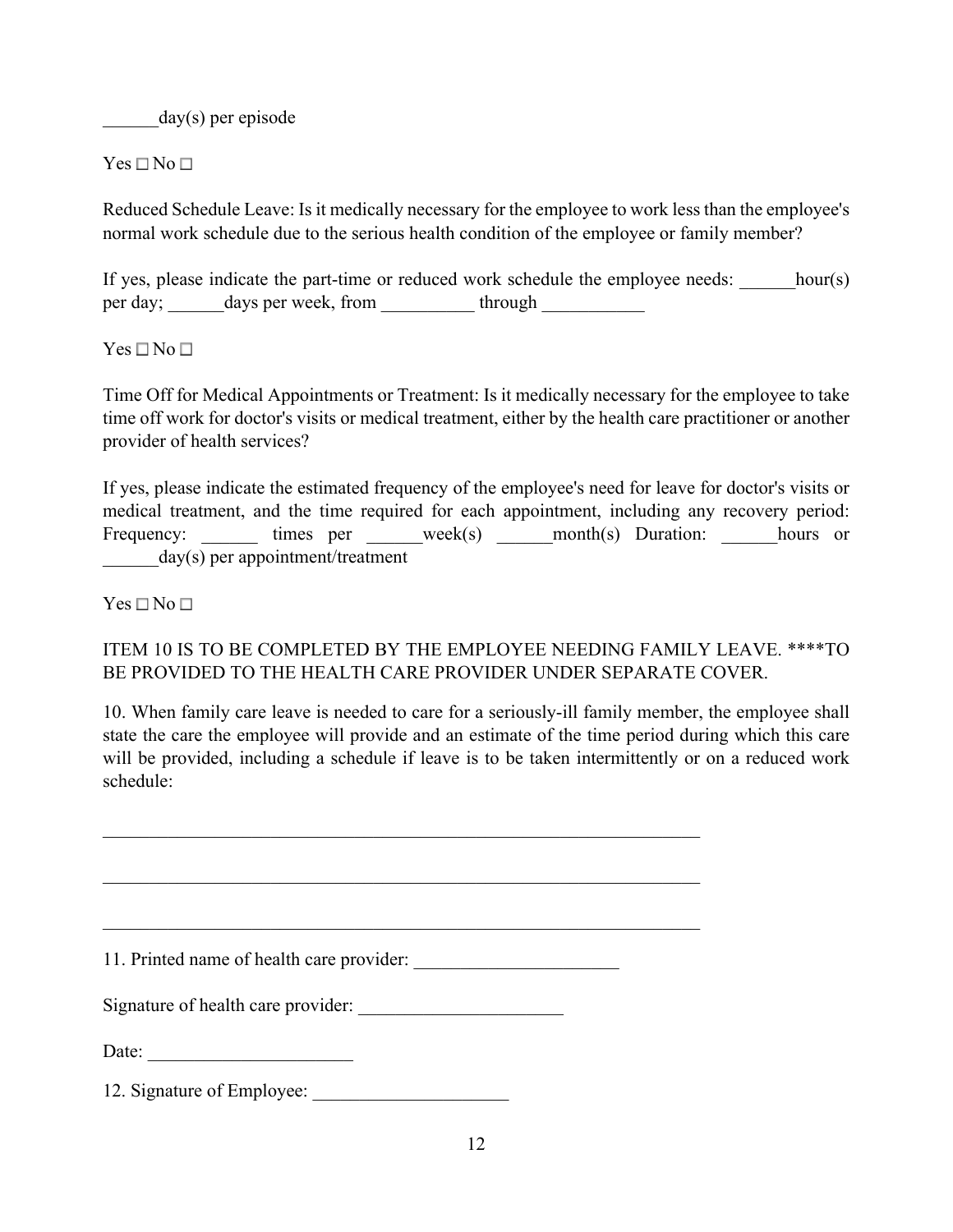\*\*\*

--- Serious Health Condition ---

"Serious health condition" means an illness, injury (including, but not limited to, on-the-job injuries), impairment, or physical or mental condition of the employee or a child, parent, parent-in-law, grandparent, grandchild, sibling, spouse, or domestic partner of the employee that involves either inpatient care or continuing treatment, including, but not limited to, treatment for substance abuse. A serious health condition may involve one or more of the following:

1. Hospital Care Inpatient care in a hospital, hospice, or residential medical care facility, including any period of incapacity or subsequent treatment in connection with or consequent to such inpatient care. A person is considered an "inpatient" when a heath care facility formally admits the person to the facility with the expectation that the person will remain at least overnight and occupy a bed, even if it later develops that such person can be discharged or transferred to another facility and does not actually remain overnight.

2. Absence Plus Treatment

(a) A period of incapacity of more than three consecutive calendar days (including any subsequent treatment or period of incapacity relating to the same condition), that also involves:

(1) Treatment two or more times by a health care provider, by a nurse or physician's assistant under direct supervision of a health care provider, or by a provider of health care services (e.g., physical therapist) under orders of, or on referral by, a health care provider; or

(2) Treatment by a health care provider on at least one occasion which results in a regimen of continuing treatment under the supervision of the health care provider.

3. Pregnancy [NOTE: An employee's own incapacity due to pregnancy is covered as a serious health condition under FMLA but not under CFRA]

Any period of incapacity due to pregnancy or for prenatal care.

4. Chronic Conditions Requiring Treatment A chronic condition which:

(1) Requires periodic visits for treatment by a health care provider, or by a nurse or physician's assistant under direct supervision of a health care provider;

(2) Continues over an extended period of time (including recurring episodes of a single underlying condition); and

(3) May cause episodic rather than a continuing period of incapacity (e.g., asthma, diabetes, epilepsy, etc.).

5. Permanent/Long-term Conditions Requiring Supervision A period of incapacity which is